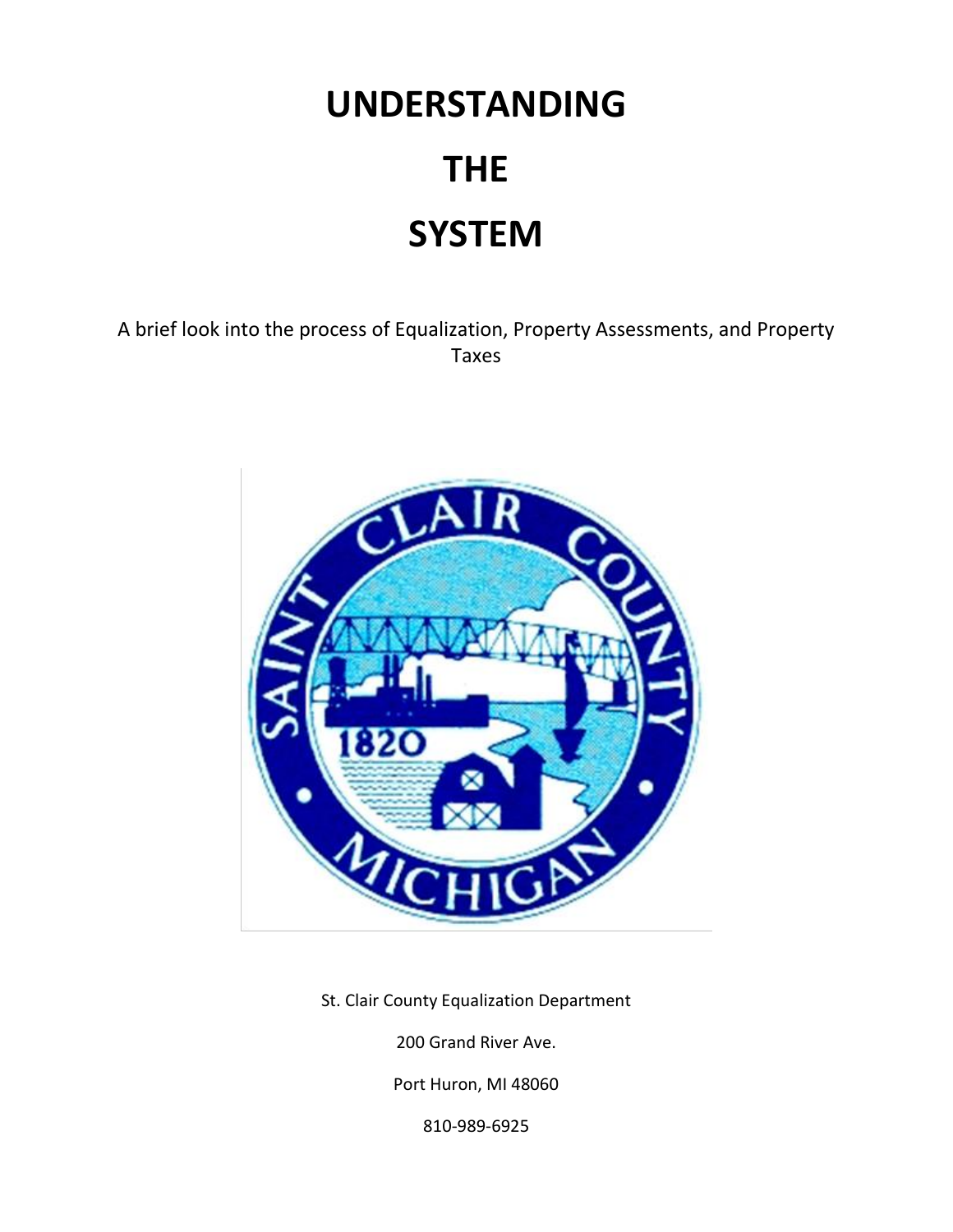# **THE GENERAL PROPERTY**

# **TAX ACT**

The process of County Equalization is mandated by Section 211.34 of the General Property Tax Act of the State of Michigan. The act states in part that the county board of commissioners shall examine the assessment rolls of the townships or cities and ascertain whether the real and personal property in the respective townships or cities has been equally and uniformly assessed at an average level of 50% of true cash value.

The act continues to state that the county board of commissioners shall establish and maintain a department to survey assessments and assist the board of commissioners in the matter of equalization of assessments. The county board of commissioners, through the department, may furnish assistance to local assessing officers in the performance of duties imposed upon those officers by this act, including the development and maintenance of accurate property descriptions, the discovery, listing, and valuation of properties for tax purposes, and the development and use of uniform valuation standards and techniques for the assessment of property.

#### **EQUALIZATION**

The main purpose of an Equalization Department is to correct the inequities that may occur between local units of government as a result of the over or under assessing of a property class. Individual property assessments are not determined by the Equalization Department; rather it is the sole responsibility of the local assessor. The equalization process is accomplished by using sale and appraisal studies that are performed on each property class in each township and city throughout the county.

The results of these studies are used to determine the true cash value of each class of property; residential, agricultural, commercial, industrial, timber cutover, developmental, and personal. The equalization studies are compared to the totals for each class determined by the township or city assessor. If the average level of assessment for any class is above or below 50% of true cash value, the department will apply a County Equalization Factor.

## **OPEN TO THE PUBLIC**

The Equalization Department is open to the public Monday through Friday from 8:00 am – 4:30 pm. All records that are produced and maintained by the department, excluding real property and personal property statements, are public information and are available for viewing at any time. The same rules apply to all local township and city assessor's offices.

## **ASSESSED VALUE OF A PROPERTY**

The assessed value of a property may change, and usually does, from year to year. The main reason for a change in assessment is due to a change in the market value of a property. If something is added to a property, such as a deck or a garage, the market value goes up, and so will the assessment. On the other hand, if something is removed from a property, such as an old barn, or if there is a loss due to a fire or storm for instance, the market value, along with the assessment, will go down. Outside influences can affect value as well. If, for instance, a major employer closes up shop and leaves town, or if a new industry comes into a city, the assessment on a property can decrease or increase, respectively. An assessor does not create value for a property, rather it is created by people's actions in the marketplace. The assessor's job is to study these actions and value the property accordingly.